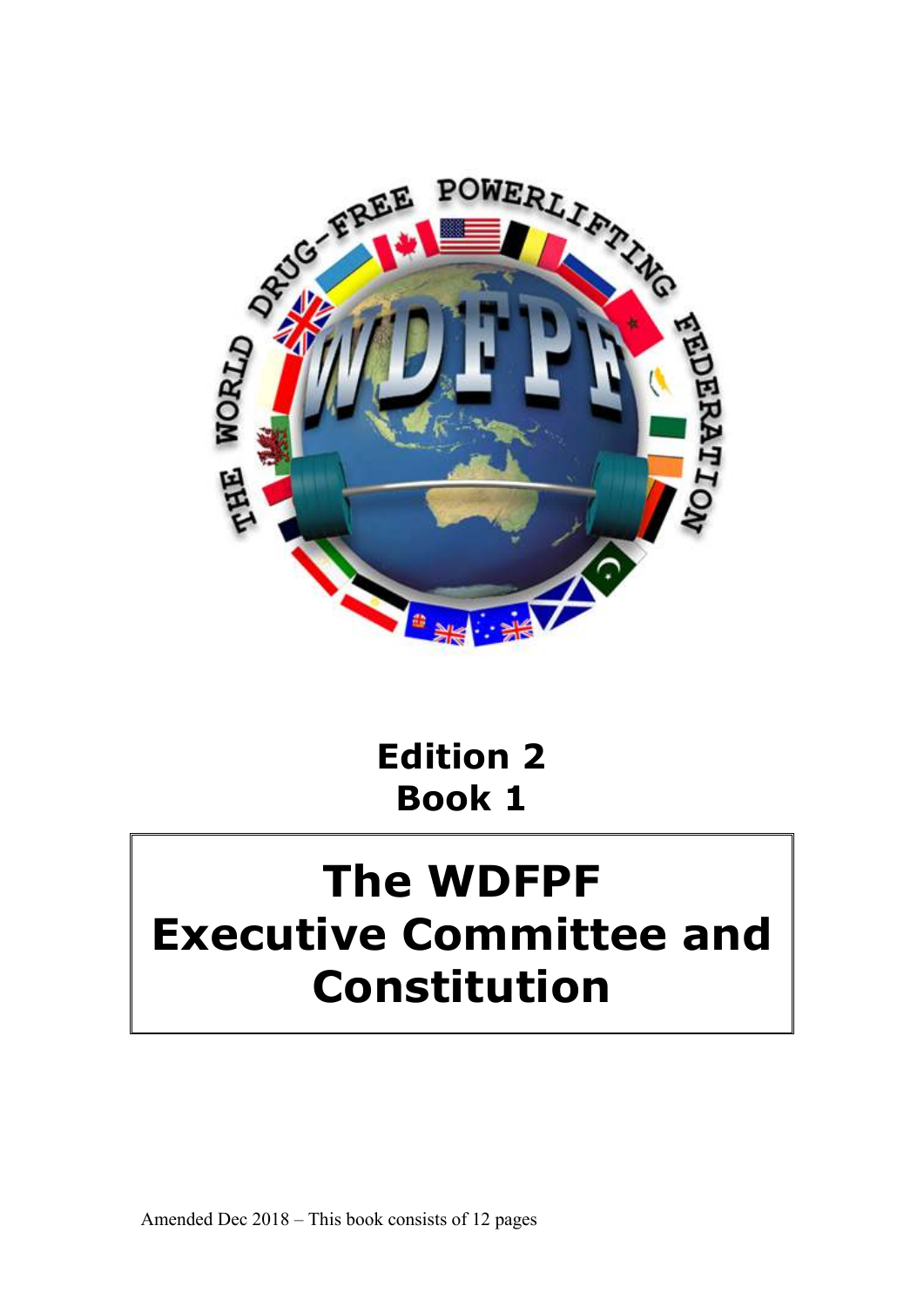# **CONSTITUTION AND BYLAWS**

## **Foundation of the WDFPF**

The founders are listed below with the registered residences at the time of the foundation of the WDFPF in Belgium.

Wilhelm Backelant, 02/04/1963, as President Neil Thomas, 22/02/1972, as Vice-President Yulia Segal, 18/04/1963 as General Secretary Ann Thomas, 01/04/1979, as Treasurer

On 01.06.2015 it was agreed to establish a non-profit organisation in accordance with Belgium Law of June 27, 1921 concerning the associations whose statutes are listed in the following pages.<sup>1</sup>

All aspects of delivery, debate or procedural requirements default to Belgium Law under all circumstances.

## **Name, Location, Duration and Aims**

## **Article 1**

1. The Association bears the name "World Drug Free Powerlifting Federation", abbreviated "WDFPF" for the rest of the document.

2. This name must appear on all documents, invoices, announcements, publications, letters, orders and other documents issued by the association, immediately preceded or followed by the words "non-profit" or the abbreviation "NPO", with precise location of the seat. **(NPO**, also known as a **non-business entity)** 

## **Article 2**

1. The seat of the association is located at Winkelstap 25, 2900 Schoten, located in the judicial district of Antwerp.

2. The Board of Directors, also known as the Executive Committee, has the power to move the headquarters as required within Dutch-speaking region along with the necessary disclosure requirements.

# **Article 3**

1. The association is established for an unlimited period.

# **Article 4**

The aims of the WDFPF are:

1. To promote and encourage the art and science of Powerlifting to the acquisition or improvement of physical health and development, and as a form of

<sup>-</sup> $1$  This was required on the transfer of the registered address of the WDFPF from Germany to **Belgium**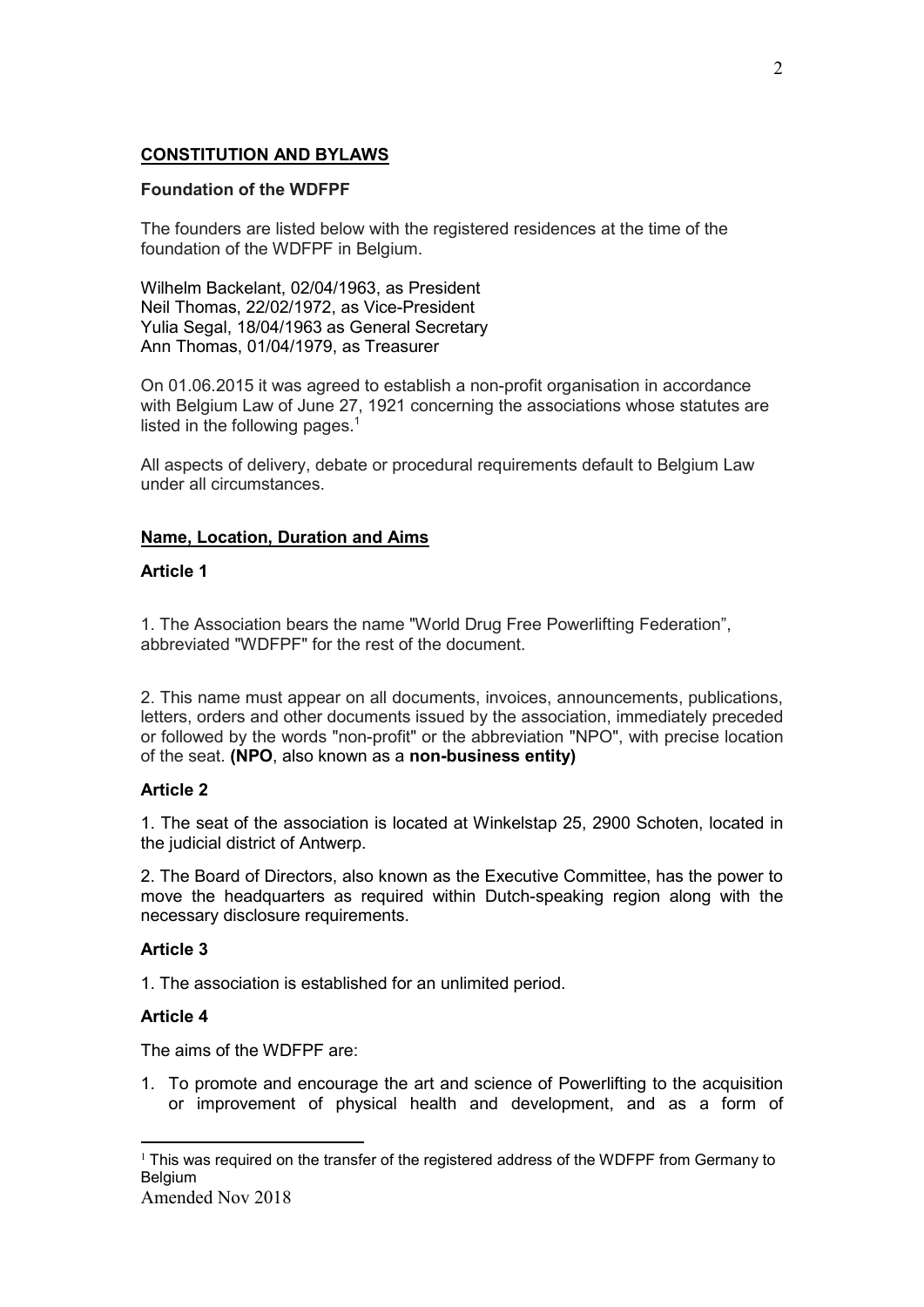competitive sport.

- 2. To actively discourage and outlaw the use of drugs as an aid to competitive performance or as an aid to physical development or performance.
- 3. To promote Powerlifting competitions of all description and make awards as are customary in amateur sport for such competitions. To draw up rules (By-Laws) governing the performance of Powerlifting.
- 4. To train and instruct referees for Powerlifting competitions. To award diplomas and certificates to certify the proficiency of such referees and to maintain a register of such referees.
- 5. To train and instruct teachers, instructors and coaches in Powerlifting and weightlifting for physical training and competition in conjunction with external training providers as required meting current regulations and legal criteria of the day.
- 6. To conduct courses and classes of instruction in Powerlifting and all forms of weight training and to print, publish, issue and circulate such papers, periodicals, books, circulars and other literary undertakings for these or any other purposes as may seem conducive to any of the aims of the Federation.
- 7. To purchase, manufacture, sell and otherwise deal in apparatus and appliances required for or suitable for use with the practice of weight lifting of every description.
- 8. The WDFPF's emblem and seal shall have inscribed thereon the name of the Association and shall be in any form as may be approved from time to time by the WDFPF.
- 9. While maintaining the party's political, religious and ethical neutrality of the association seeks to achieve this objective by:

The organization of sports exercises, the organization of national and international championships, as well as other sporting events at home and abroad. These include the organisation of:

World Championships Powerlifting Unequipped (Un) & Equipped (Eq)

World Championships Single Lift disciplines: Squat - Bench -Deadlift: Un & Eq

Continental Championships Powerlifting Un & Eq

Continental Single Lift disciplines: Squat - Bench -Deadlift: Un & Eq

- 10. Each additional international competition under the title of WDFPF will require approval of the Board of Directors. This requires the fulfillment of the minimum requirements, as determined by the Board in accordance with the regulations and the application of the association. The details of the application procedure and competition rules for the organisers are contained within the WDFPF Rules for holding events and participation.
- 11. Media may only be conducted on behalf of the WDFPF by the Board of Directors of those given express permission to do so. Any activity outside of this permission is done without consent of the WDFPF. Communications are via the press, radio, television, internet, clubs and associations. In addition, the association can undertake all activities that contribute directly or indirectly to the realization of the aforementioned non-profit purposes, including ancillary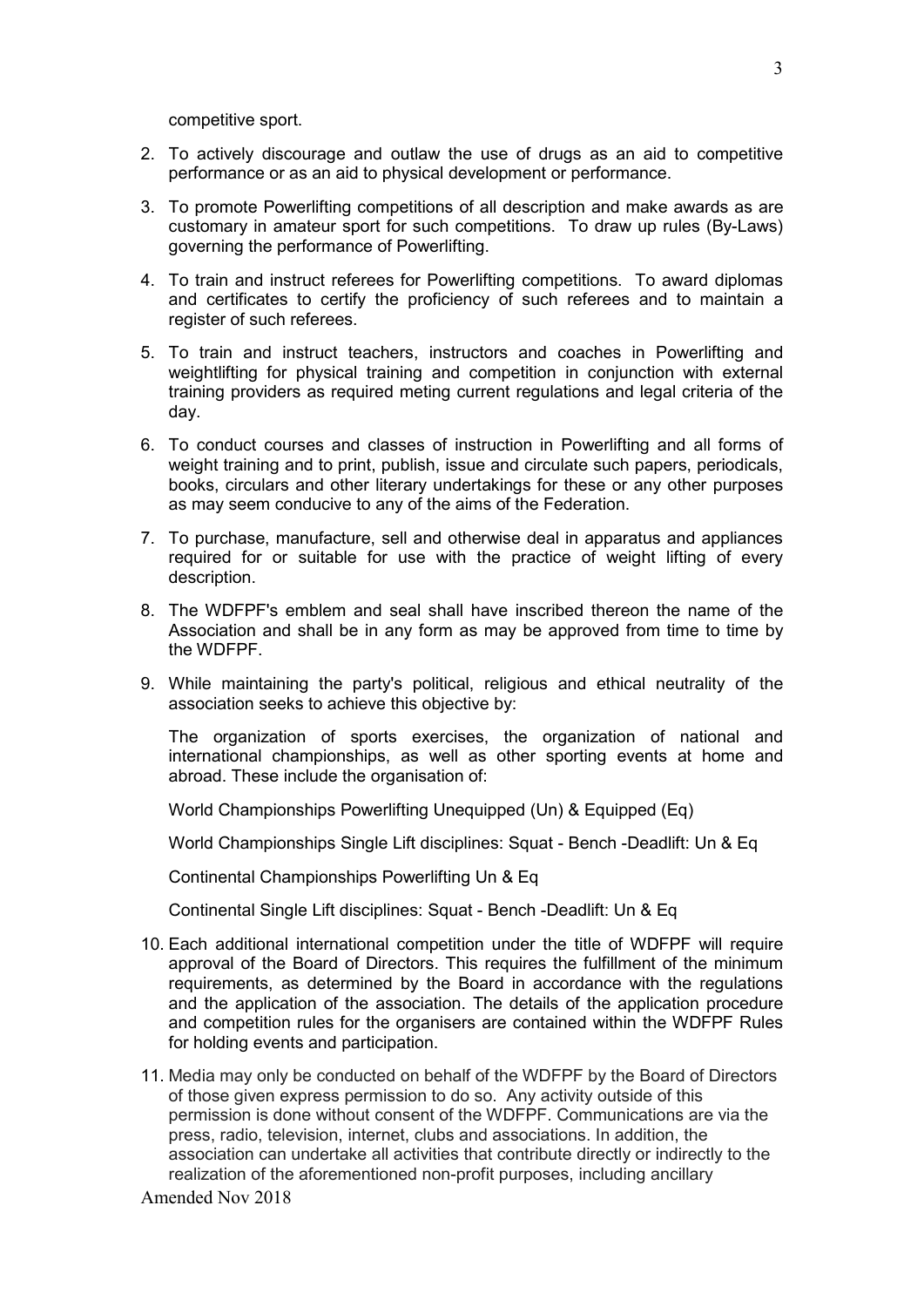commercial and profitable activities within the limits of what is legally permissible and which revenues always will be entirely dedicated to the achievement of the objectives of the association.

# **The Members and Fixed or Acceding Members of the Board of Directors**

# **Article 5**

1. The Board of Directors will have at least four members. The founders are the first effective members of the association. In terms of application to become a Director the WDFPF recognises only members. Any member may stand for election to the Board of Directors provided:

- a. Life time drug and doping free. This means any unauthorised use of banned substances of the WADA Code regardless of the time when the offence/failure or admission occurred and in any sport, will generate a lifetime exclusion from the association.
- b. They comply with the objectives of the association
- c. They may be from any country which must have single status membership only in terms of other federations, in that a Nation may only be a member of the WDFPF and none other.
- d. All details are respected in accordance with the sporting regulations of the association.
- e. Be at least 21 years of age

2. The prospective applicant to sit on the Board of directors must submit their application to the Secretary of the Board of Directors. This is done in writing on a special application form provided by mail from the Secretary. For legal entities, a copy of the statutes, proof of non-profit as well as a list of addresses of the board members should be enclosed. Where an individual is designated a Minor in their resident Nation, Minors require the signature of their legal representatives. All applications should be supported by the individual's member Nation

3. The Board of Directors will decide on the suitability of the candidate to become an active member of the Board of Directors. It may decide that a candidate is not acceptable as a working member and in such instances, are NOT obliged to provide reason other than it is not in the interest of the association and its aims to admit the potential candidate for selection to one of the posts.

4. All decisions regarding admission, resignation or exclusion of the working members by the Board of Directors will be registered within eight days of becoming aware of (the implementation of) the decision.

# **Article 6**

1. Any eligible person or organisation that supports the objectives of the association, may submit a written application to the association to become a permanent and or acceded Member. The Board of Directors may exercise its own discretion and without further explanation that a candidate is not accepted as a permanent or acceded Member as in Article 5.3.

# **Article 7**

1. Active members of the Board of Directors may at any time withdraw from the WDFPF by a formal letter addressed to Secretary of the Board. This can be done via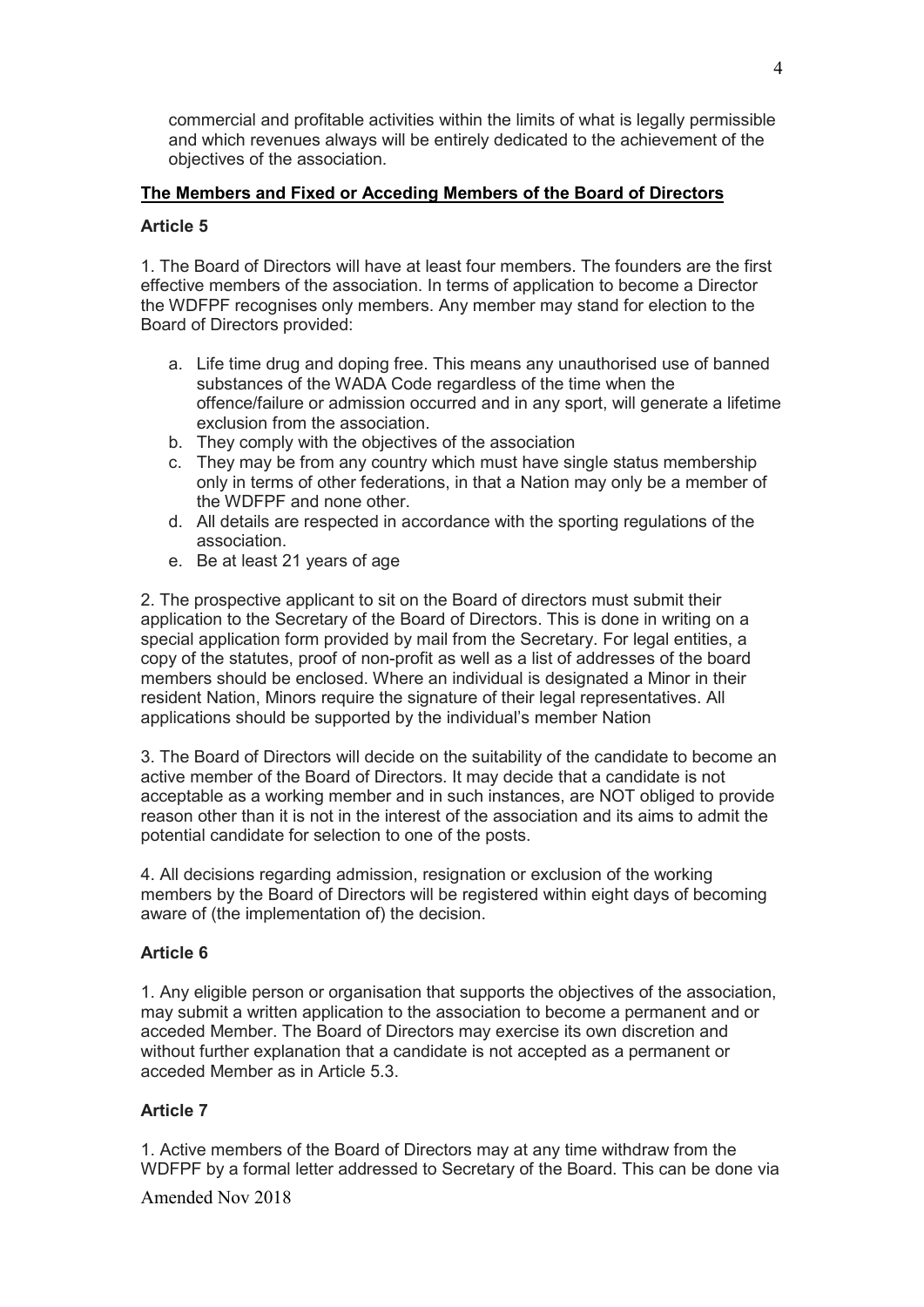registered mail or electronic notification. Following the submission of resignation, the said board member agrees to serve a 90-day notice period from the date of submission.

2. National Affiliates may withdraw at any time from the WDFPF by means of oral or written message. The resignation will be registered and be effective 30 days after submission. The WDFPF reserves the right to keep all fees paid for full membership years despite resignation.

# **Article 8**

The WDFPF executive may at any point implement rules to supplement the good order of the WDFPF, supplement Drugs Policy, and improve competition or any other rule change without the requirement to vote upon the item until the next WDFPF Congress.

# **Article 9**

1. If a Board member acts contrary to the purposes and the bylaws of the association, they may, at the discretion of the Board or on application of at least one fifth of the National Affiliates be subject to exclusion from the WDFPF.

2. The Working Member whose exclusion is proposed by the Board of Directors has the right to appeal. The appeal must be delivered in writing within one month after public notice of exclusion. After this month, the exclusion is final. The General Assembly will consider the appeal of the excluded member which will decide by a majority of two thirds of the members present or represented. The decision of the Assembly shall be given in writing to the member concerned. The decision of the General Meeting is final and has no right of appeal.

3. National Affiliates who act contrary to the objectives of the association may by unilateral decision of the Board of Directors be excluded from membership in whole or part.

## **Article 10**

1. No Member of the Board of Directors or Affiliate Nation can declare any claim or dispose the assets of the association by virtue of being a Member. This prohibiting of rights to assets applies at all times: during the membership, upon termination of membership for whatever reason or the dissolution of the association.

## **General Assembly**

# **Article 11**

1. The General Assembly consists of the Board of Directors. All members have equal voting rights. Each Member has one vote only per item.

## **Article 12**

1. Individuals other than the Board members may attend the General Meeting. They may address the General Assembly only with the approval of the President.

## **Article 13**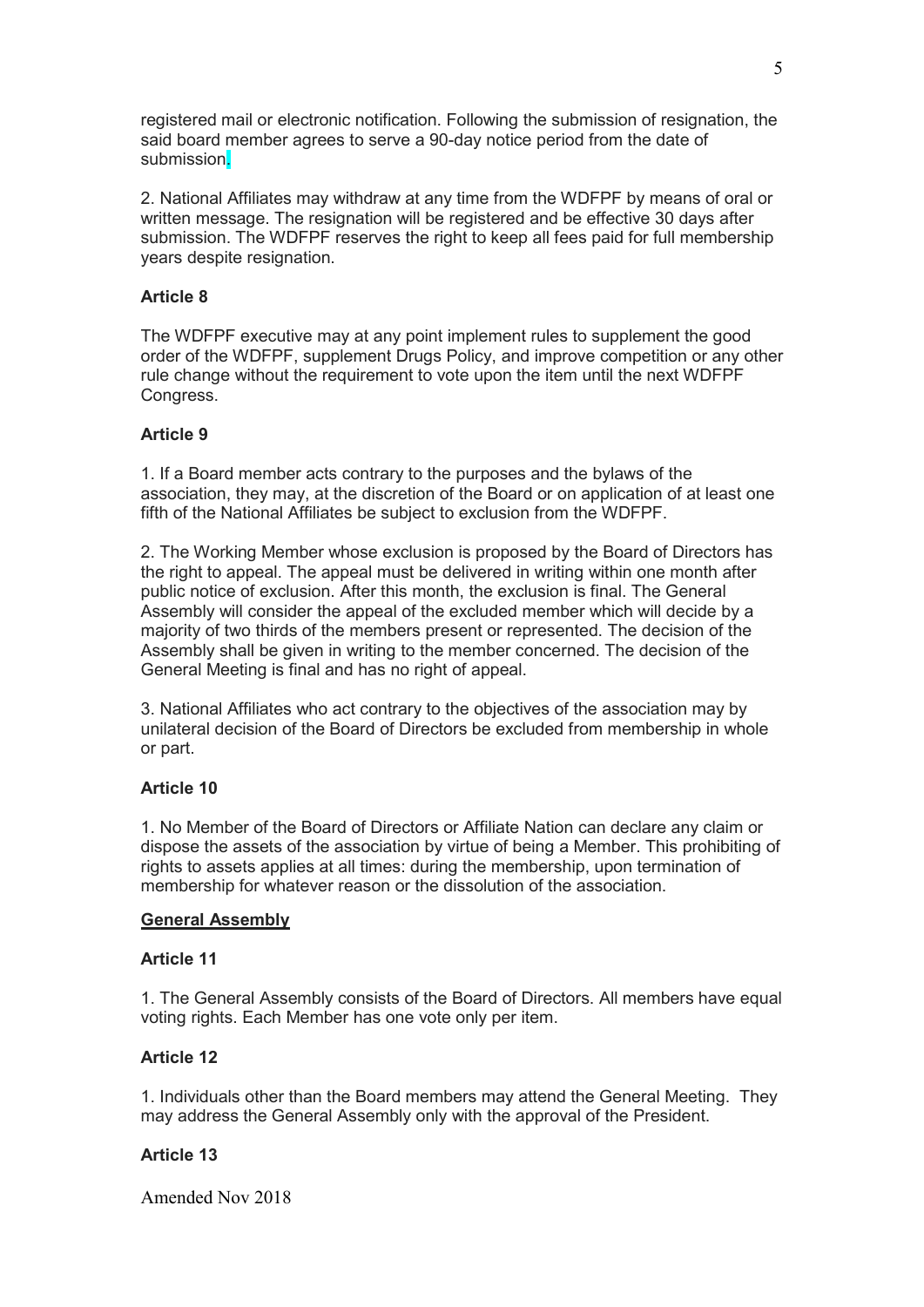- 1. The following exclusive powers can only be exercised by the Board of Directors:
	- a. The amendment of the statutes;
	- b. The appointment and dismissal of directors;

c. The appointment and dismissal of the auditor and determine their remuneration;

- d. Discharge of the directors and the auditors;
- e. The approval of the budget and the accounts;
- f. The dissolution of the association;
- g. The exclusion of a member Nation or individual;
- h. The transformation of the association into a company with a social purpose.

i. Other matters as set out in the bylaws and in the interests of the association without notice other than within the assembly.

## **Article 14**

1. The Annual Congress will be held in November at the registered office or suitable location that will be annotated in the calling in notice. The Calling in Notice will be at least one month prior to the date of the Congress and sent to all Affiliate Member **Nations** 

2. The meetings shall be convened by the Board of Directors. Detailed on the Calling in Notice will be a draft agenda. Items may only to be added to the agenda if agreed by at least two directors. Any aspect presented during Any Other business does not need to be voted on at the time and may generate more information required and be subject to a Postal Ballot after the congress.

3. Extraordinary General Meeting (EGM) may be convened by the Chairman of the Board of Directors and on the request of at least 1/5 of all Active National Affiliate members. The invitation will be at least 14 days prior to the date of the EGM.

## **Article15**

1. In order to deliberate on any presented motion there must be at least 1/3 of the Board of Directors and at least 1/5 of the National Affiliate members represented. Decisions are taken by simple majority vote of the members present or represented, except when law or the articles of association require/allow otherwise.

2. The amendment of the articles within the constitution requires a quorum of two thirds of the National Affiliate members present or represented. In the event that at the first meeting less than two thirds of the members present or represented, a second meeting may be convened which may validly deliberate and take decisions, including changes to the majorities defined below, regardless of the number of members present or represented. The second meeting may not be held within 15 days following the first meeting. The decision is deemed to be accepted if it is approved by two thirds of the votes of the present or represented members. When the amendment concerns the purpose or purposes for which the association was founded, it requires a majority of 4/5 of the votes of the present or represented members.

3. National Affiliate members who are unable to attend the meeting may be represented by a nominated proxy or by written submission

4. A member of the Board of Directors can only hold one proxy.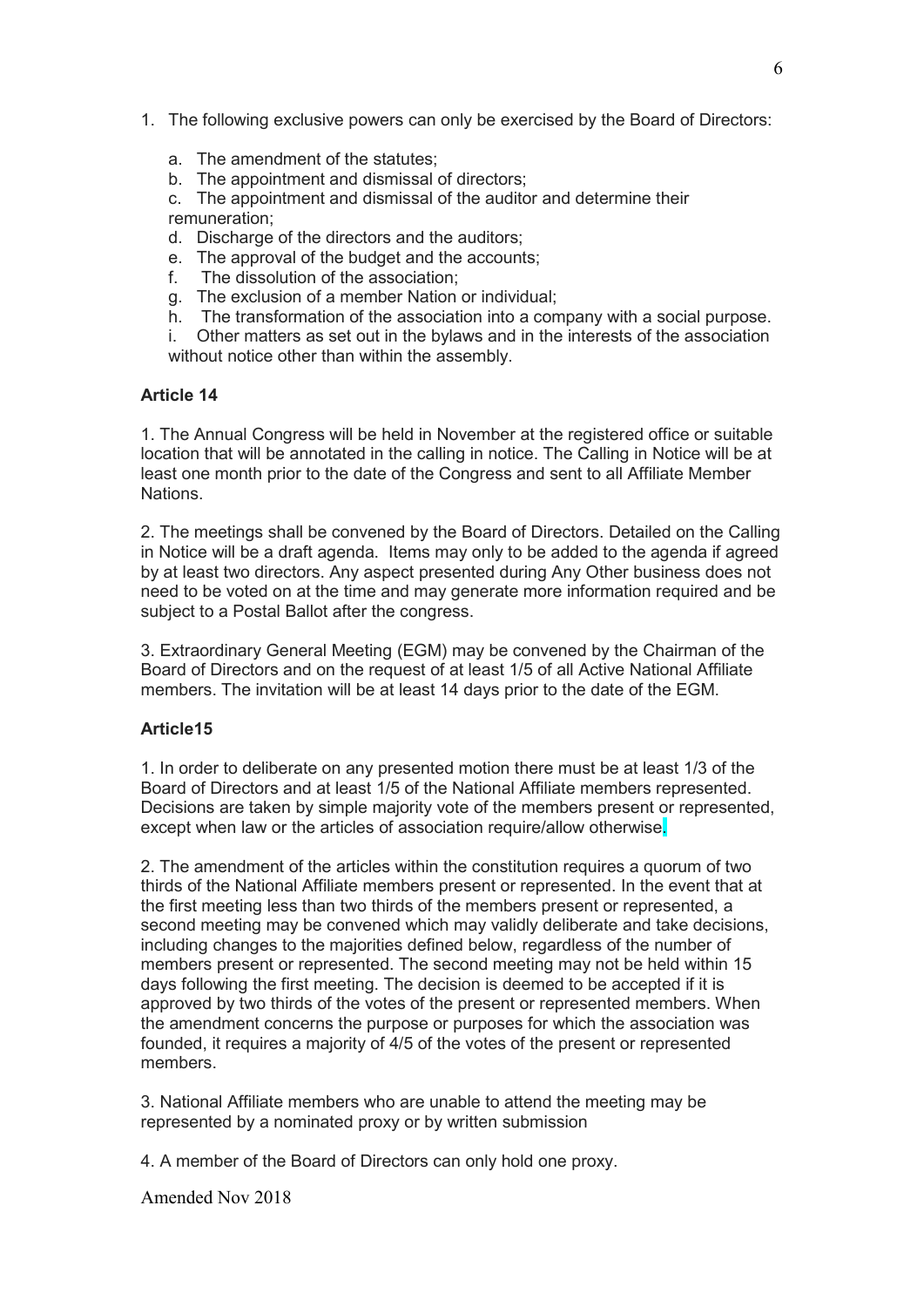5. Voting may be by roll call, by show of hands or, if requested by at least one third of the National Affiliate members present or represented, by secret ballot.

6. In a tied vote the President may cast the deciding vote. Vice-President in their absence.

7. Minutes will be produced and kept in a minute book which will be available for inspection by the National Affiliate members who will practice their right in accordance with Article 9 of the Royal Decree of June 26, 2003 established modalities.

#### **The Board of the Association**

#### **Article 16**

1. The Association is governed by a Board of Directors composed of at least four (4) directors, who may or may not be members of the associations affiliate members. The number of directors must be less in any case than the number of National Affiliate members of the association.

2. The Directors are appointed by a General Meeting by a simple majority vote of the members present and represented for a term of four years. Their mandate ends at the close of the annual meeting. Directors may be reappointed for consecutive periods as required with no limitations. The Board of directors retains ultimate control of the Board and may veto any applicants to replace Board members if applicants do not meet the required criteria to be a Board member or are considered unable to fulfill the role appropriately. The current standing Board of directors will consider all applications for board members at the end of each term and may veto as it sees fit nominations from the congress in order to support the aims and running of the WDFPF.

3. The Board of Directors elects among its members a President, Vice-President, Secretary and Treasurer, indicated as the due order of seniority, to carry out the tasks associated with this function as specified in this Statute and on the occasion of their election.

4. The Directors may at any time be dismissed by the General Assembly taking decisions which, by simple majority vote of the Board of Directors present or represented. Each member of the Board of Directors may resign by giving written notice to the Chairman of the Board of Directors. A director must, after their resignation, fulfill their role a replacement has been nominated.

5. The directors exercise their mandate without remuneration unless provided by the Board of Directors. The expenses incurred are reimbursed in connection with the exercise of their mandate. As all aspects as undertaken on behalf of the WDFPF a set fee for reimbursement is set at a maximum of 500 Euros. Expenses must be for undertaking WDFPF business and set against invoices or receipts. It is paid retrospectively only, and maybe at any point during the financial Year on submission of expenses.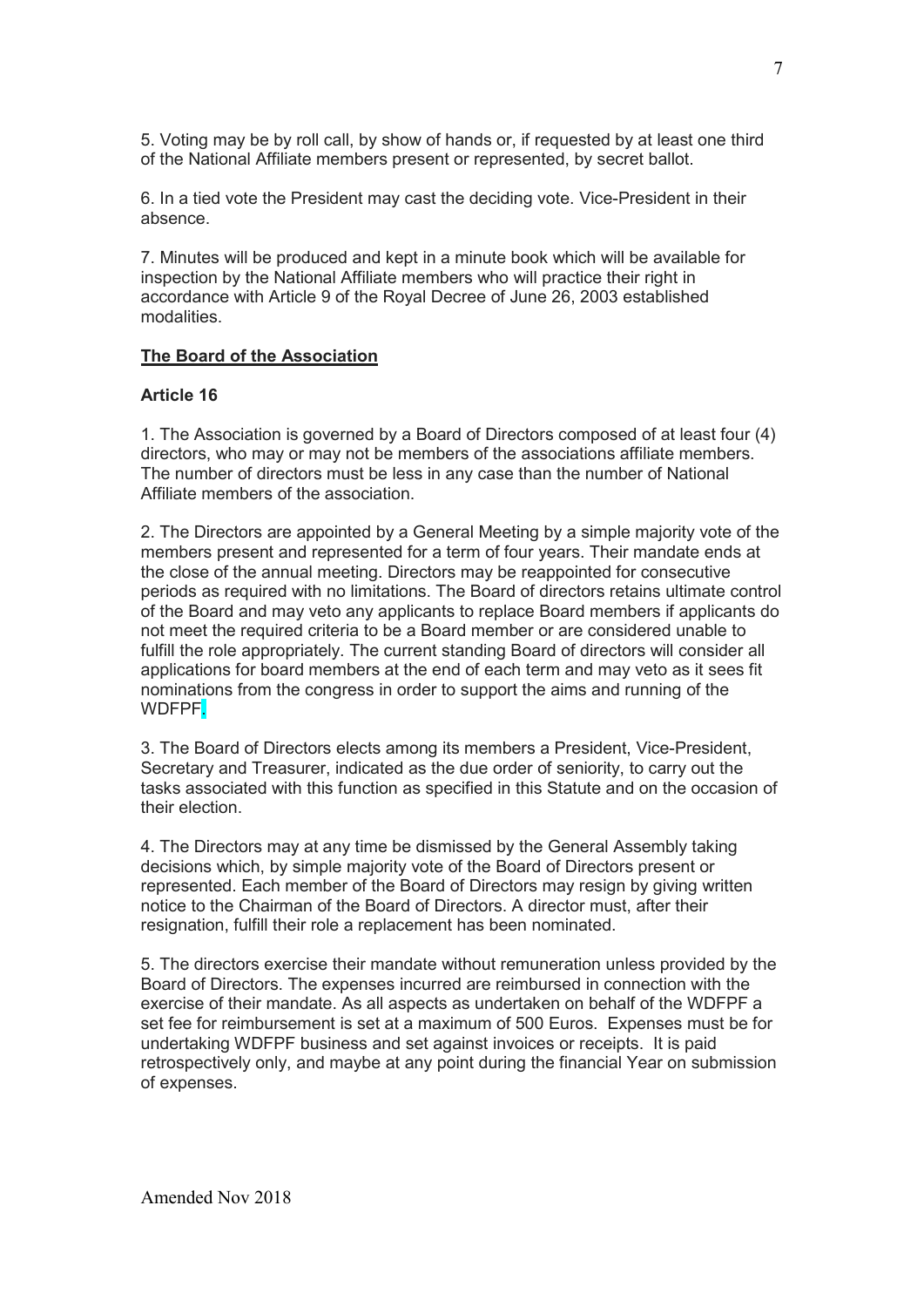#### **Article 17**

1. The Board of Directors shall meet as often as the interests of the association require.

2. The Executive Council is chaired by the President or, in his absence, by the senior of the director's present, see Article 16.3. The meeting is held at the headquarters of the association or in any other place in Belgium or as designated in the notice. They also can also take place by telephone/Skype/VT or any other suitable group call means as technology progresses.

3. The Board of Directors may only deliberate and decide if at least a majority of its members are present at the meeting. Decisions are taken by simple majority vote of the members present. In a tie vote, the chairman or the director chairing the meeting has the casting vote.

4. Minutes will be drawn up and signed by all director's present. These are kept in a minute book which will be available for inspection by the National Affiliate Members will exercise their right of access pursuant to Article 9 of the Royal Decree of June 26, 2003 recorded modaliteiten39. In a conference call, the minutes will be drawn up and submitted for signature at the next meeting.

5. In exceptional cases, when the urgency and the importance of the association so require, the decisions of the Board of Directors can be taken by unanimous written agreement of the directors. This requires that beforehand they are in unanimous agreement to proceed to written decision. Written decision supposes in any case that a discussion took place by e-mail, video or telephone conference.

#### **Article 18**

1. If a director directly or indirectly, has a conflict of interest with a decision or transaction that falls within the competence of the Board of Directors, they must declare to the other directors prior to the Board of Directors taking a decision.

2. The individual with the declared conflict of interests, must leave the meeting for the declared agenda item and is automatically abstained from the voting on the matter to which it relates.

#### **Article 19**

1. The Board of Directors is empowered to perform all internal management which are necessary or useful to achieve the purpose of the association, except for those acts for which Article 4 V & S-law, the General Assembly has exclusive jurisdiction.

2. Without prejudice to the obligations arising out of collegial governance, especially consultation and monitoring, administrators can divide the management tasks among themselves. This division of tasks cannot be invoked against third parties, even after they are made public. Non-compliance makes the director in question in breach of their obligations and as such may make their position as a director unattainable.

3. The Board of Directors may delegate part of its management powers to one or more third-party non-directors, this delegation must not relate to the general policy of the association or the general administrative authority of the Board of Directors.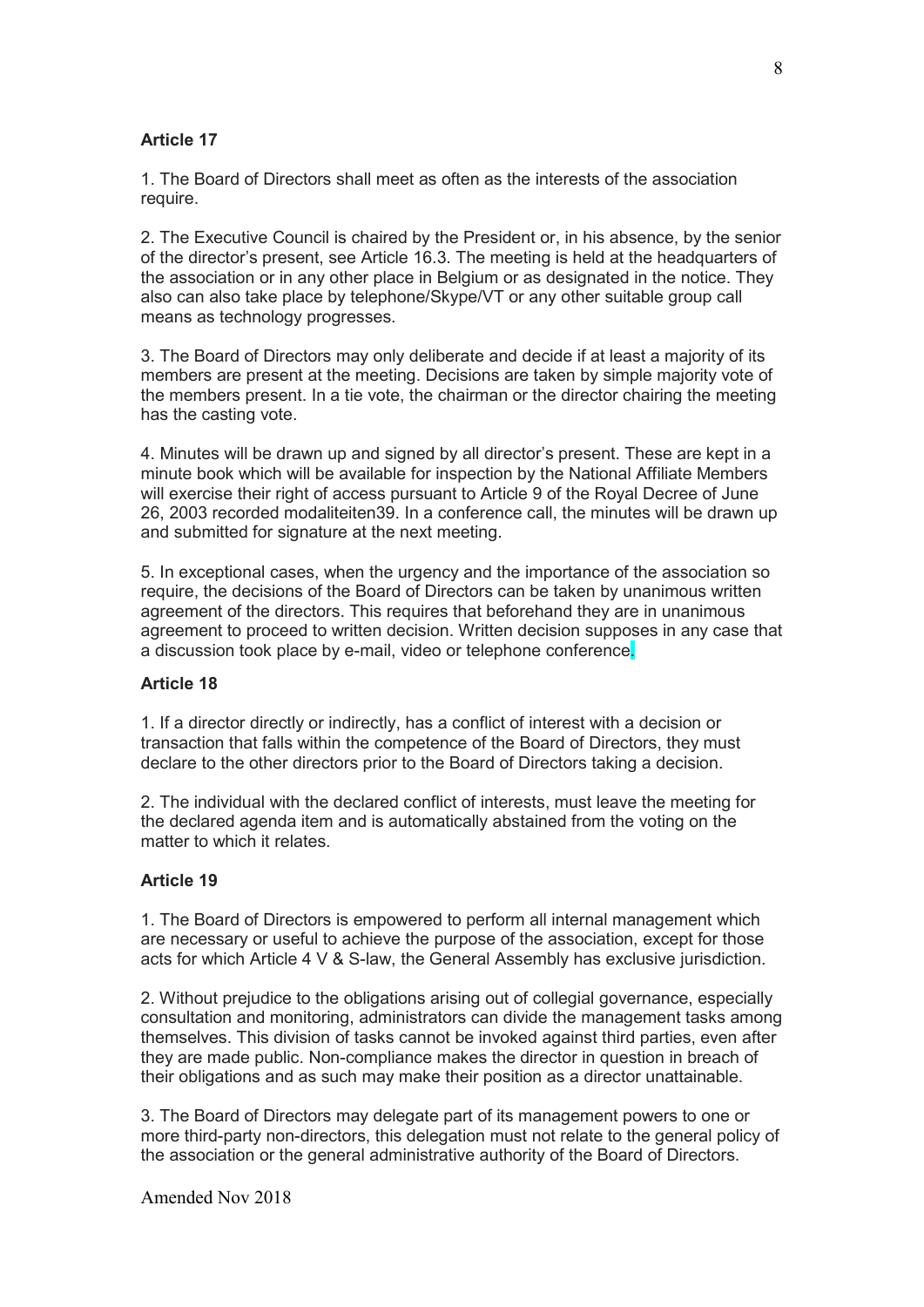4. The directors cannot delegate tasks without permission from the Executive Committee for actions or decisions that may have serious future commitments to the association.

#### **Article 20**

1. The Board of Directors represents the association as a body in all activities in and out of court. They represent the association by the actions of the majority of its members.

2. Without prejudice to the general powers of the Board of Directors as a body, on behalf of the association in and out of court may also be represented by a nominated board member who can act alone.

3. Restrictions on the general power of representation may not be invoked against third parties, even after they are made public. Non-compliance does bring the internal liability of the relevant representatives under jeopardy.

4. The Board of Directors or the directors representing the association may appoint proxies for the association. Only special and limited powers for certain or for a series of specific legal acts are permitted. The proxies legally bind the association within the limits of the powers granted to the boundaries of which they have been enforceable against third parties in accordance with what is listed or authorised on the mandate.

## **Article 21**

The appointment of the members of the Board of Directors and the persons authorised to represent the association and their dismissal is published through a deposition in the association file at the registry of the commercial court, and by publication in the Annexes to the Belgian Official Gazette. Those documents must prove in each case that the persons representing the association, the association individually, collectively, or connect as well as the extent of their powers.

## **Article 22**

1. The executive board of the association internally as well as external representation concerning the daily management can by the Board of Directors OR Assembly be entrusted to one or more persons.

2. As regards both internal executive and the external representation of the executive committee, the executive director (President) will act solely as the elected representative of the association.

3. The Board of Directors may undertake financial activities in support of the WDFPF at all times to a value of 20,000 Euros. Any transaction above this must have the agreement of the national affiliate members.

4. In the absence of legal definition of what the "daily management" includes, this become acts of daily management and includes all actions that must be performed routinely to ensure the normal course of business of the association and which, either because of their minor importance, either because of the necessity to take a prompt decision, the actions of the Board of Directors do not require to make public or obtain a majority decision to act.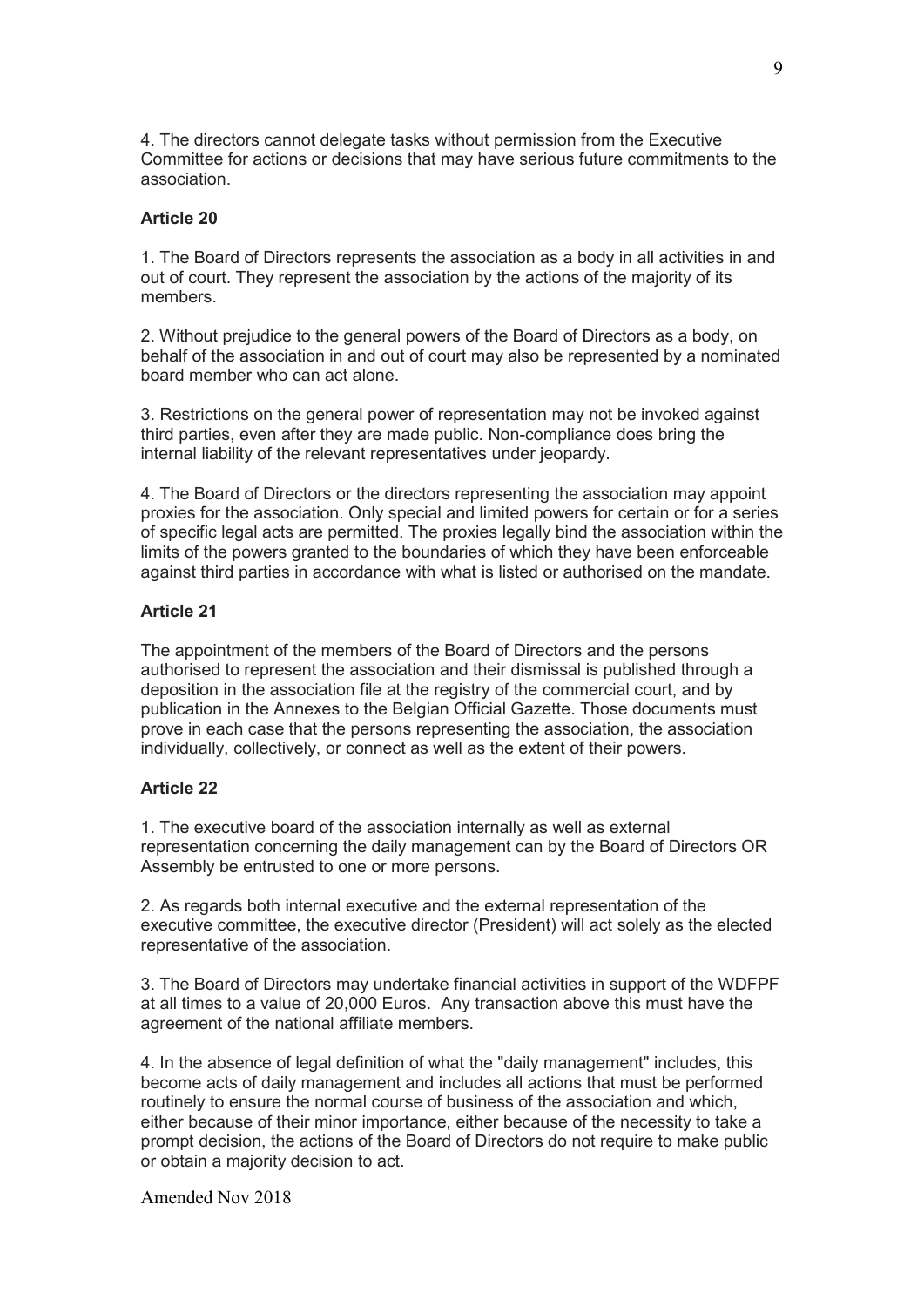5. The appointment of the persons responsible for the daily management or their dismissal is published through a deposition in the association file at the registry of the commercial court and publication in the Annexes to the Belgian Official Gazette. Those documents must identify in each case that the persons representing the association in daily management, the association individually, collectively, or connections the extent of their powers.

#### **Article 23**

1. The Board of Directors Drivers is not personally liable for the commitments of the WDFPF where the assets of the WDFPF remain the only aspect for liability.

#### **Article 24**

1. As long as the association for the last financial year does not exceed the thresholds set out in Article 17, § 5 V & S-law, the association is not required to appoint an auditor.

2. Once the association exceeds the thresholds, monitoring the financial situation, on the annual accounts and the regularity of giving the operations herein again in accordance with the Royal Decree of December 19 200 360, assigned to a commissioner, appointed by the general meeting from the members of the Institute of Auditors in accordance with the statutory provisions.

#### **Article 25**

1. The association will be funded in part by subsidies, grants, donations, contributions, gifts, legacies and other amenities in last wills and testaments, given both to support the general aims of the association as to support a specific project.

2. In addition, the association can raise funds in any other way that does not conflict with law.

3. National Affiliate Members who have not paid their membership fee for the current year, by Annual General Meeting (Congress see Article 14) can be considered to have resigned their affiliation. This is currently set at 100 Euros (Nov16)

4. Annual contributions shall be determined in EUR and must be paid by the end of January of the membership year paid for at the last congress. This is calculated as 1 Euro per member of the affiliate Nation. The Board of Directors annually determines the contributions due by the permanent members. Resigned acting or acceded National Affiliate Members will, however, be required to pay the membership contribution and complete the financial obligation in the costs that have been approved for the year in which their resignation is submitted.

#### **Financial Year and General Meeting Forecast**

#### **Article 26**

1. The WDFPF financial year begins on January 1 and ends on December 31 of each calendar year.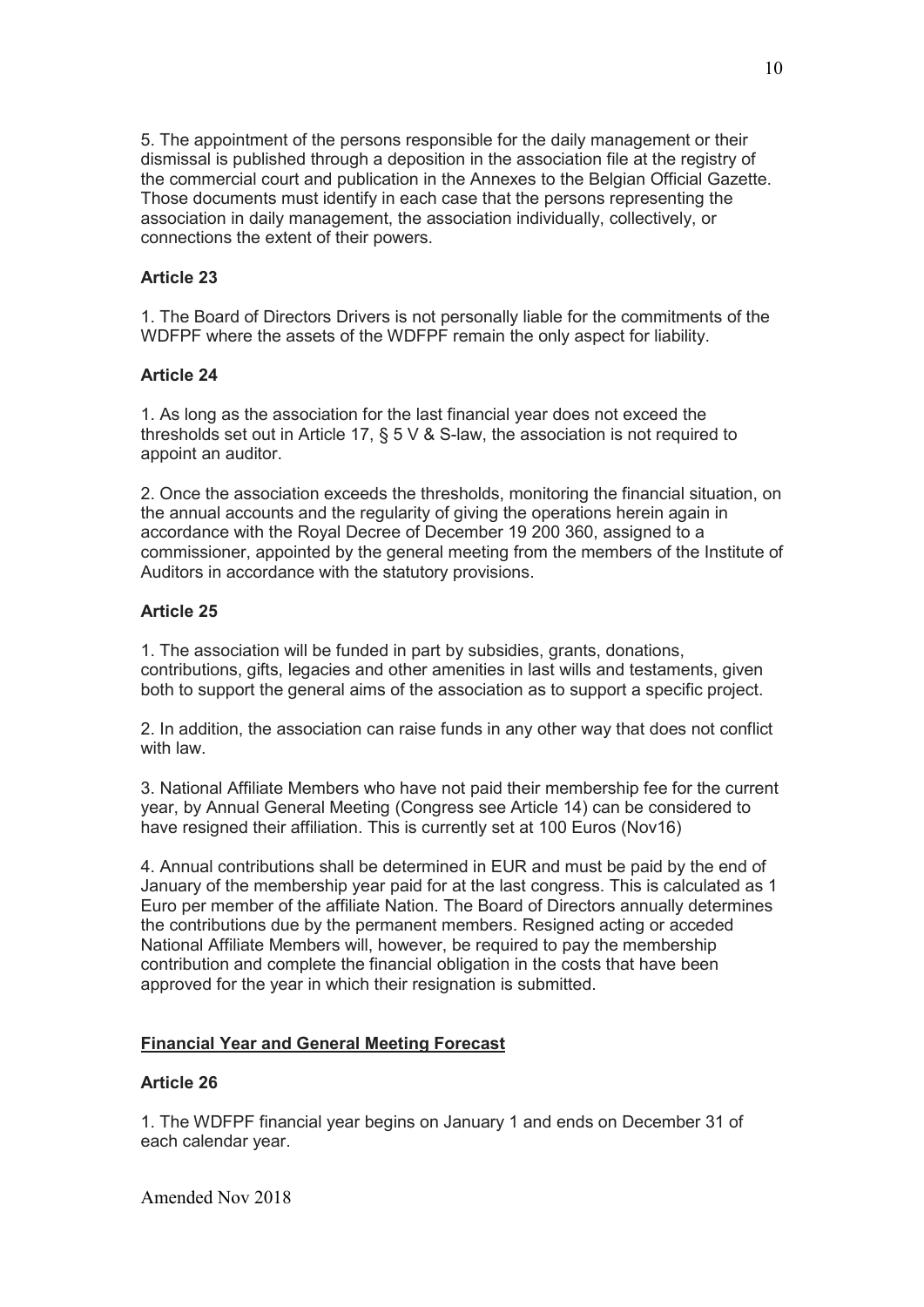2. The accounts are kept in accordance with Article 17 V & S Act and the applicable implementing regulations.

3. The annual accounts are filed in the file kept in the registry of the commercial court in accordance with Article 26novies V & S Act. Where applicable, the annual accounts are filed with the National Bank in accordance with article 17, § 6 V & S Act and their implementing acts.

4. The Board of Directors submits the annual accounts for the previous financial year and a budget proposal for approval to the Congress.

#### **Article 27**

1. The General Assembly will be convened to discuss proposals regarding the dissolution submitted by the Board of Directors or by at least 1/4 of all members. The convocation and agenda must take place in accordance with article 15 of these statutes.

2. The deliberations and decision on the dissolution respects the quorum and the majority of the purpose clause as stipulated in Article 16 of this Constitution. From the decision to dissolve the association always mentions that it is "NPO in liquidation" in accordance with Article 23 V & S Act.

3. If the proposal for dissolution is approved, the General Assembly will appoint one or more liquidator (s) to which they will define the mission.

4. In the event of liquidation, the extraordinary General Meeting on the appropriation of the assets of the NPO. However, assets may only go to another NPO or designated charity as decided on dissolution. Assets of the association may NOT benefit one particular individual personally.

5. All decisions concerning the dissolution, liquidation conditions, the appointment and resignation of the liquidators, the conclusion of the liquidation and the destination of the asset are lodged and published in the Annexes to the Belgian Official Gazette in accordance with Article 23 and 26novies of the V & S Act and its operational decisions.

#### **On Foundation of the WDFPF**

#### **Article 28**

Composition of the first Board of Directors, Chief Executive Officer

The founding members appoint as director for a period of four years: to:

Chairman: Backelant Wilhelm, 63/04/02 Vice-Chairman: Neil Thomas, 02/22/1972 Secretary-General: Yulia Segal, 04/18/1963 Treasurer: Ann Thomas, 01/04/1979